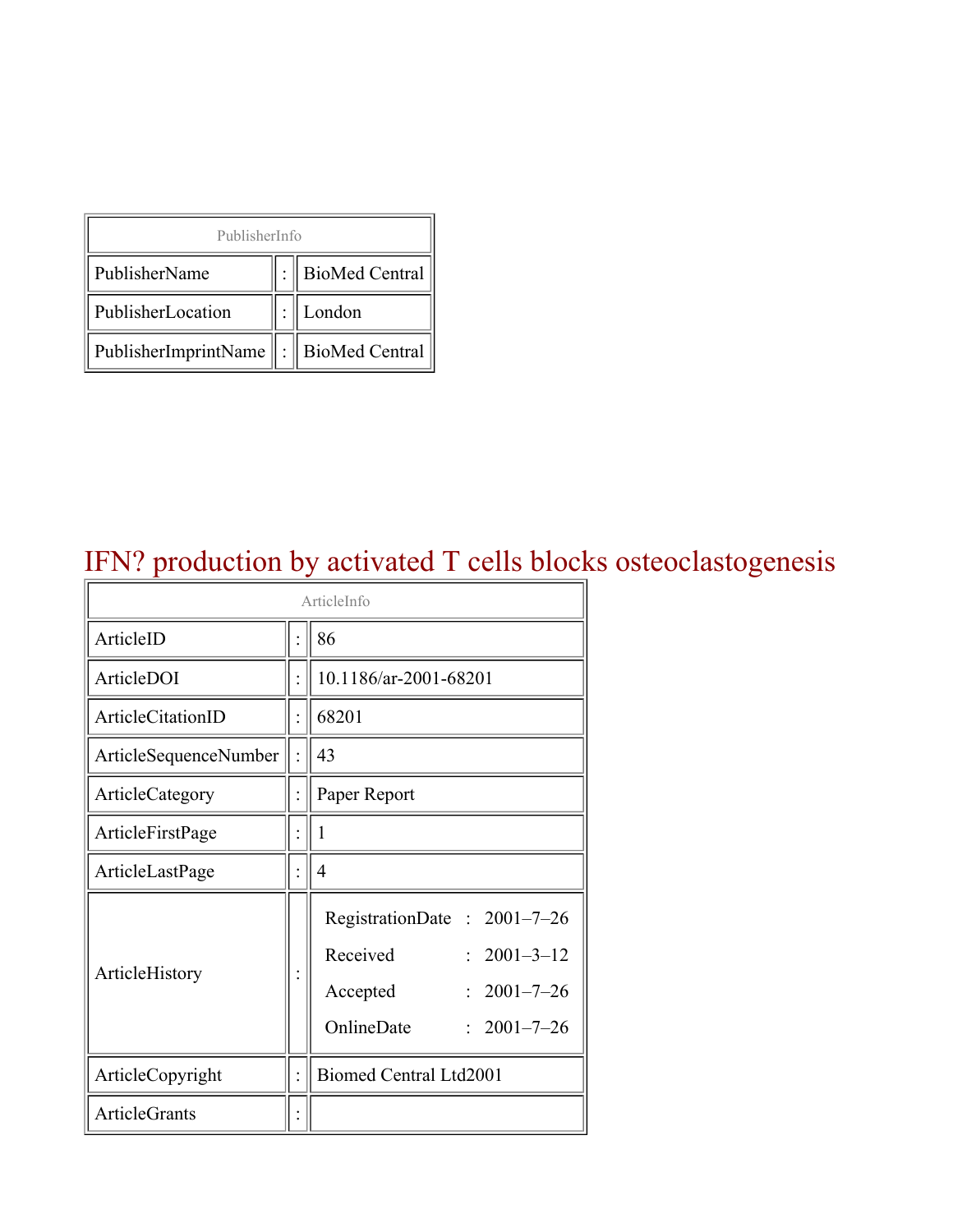ArticleContext : 130753311

#### Willis Huang, Affl

Aff1 University of Rochester, New York, USA

#### Keywords

IFN-?, osteoclast, RANK, TRAF6

#### Context

RANKL (receptor activator of nuclear factor [NF]-?B ligand)-activated T-cells have been implicated as a potent source of osteoclastogenic stimulation, causing bone resorption in autoimmune arthritis and other chronic inflammatory conditions. However, T cells do not exclusively activate osteoclasts; cytokines produced by activated T cells have also been shown to inhibit osteoclast formation (see Additional information [1]). In this paper, Takayanagi *et al* show that interferon (IFN)-? produced by CD3-activated T cells inhibits osteoclastogenesis and that this inhibition results from accelerated degradation of TRAF6.

# Significant findings

Several *in vivo* and *in vitro* experiments together convincingly demonstrated that IFN-? inhibits osteoclastogenesis. *In vivo*, IFN-? receptor knockout (IFN-?R -/-) mice had substantially less lipopolysaccharide (LPS)-stimulated calvarial bone resorption than wild-type mice. *In vitro*, osteoclast development was inhibited when activated T cells were added to stimulated bone marrow macrophage (BMM) cultures; this inhibitory effect was eliminated when anti-IFN-? antibody was concomitantly added. Stimulated BMMs from IFN-?R  $^{-/-}$  mice formed osteoclasts even in the presence of activated T cells. Finally, direct addition of IFN-? to stimulated BMMs mimicked the inhibition of osteoclastogenesis seen with activated T cells. The intracellular signalling adaptor protein TRAF6 was found to be degraded in response to IFN-?, and constitutive expression of TRAF6 by retroviral infection rendered BMMs immune to the inhibitory effects of IFN-? on osteoclastogenesis.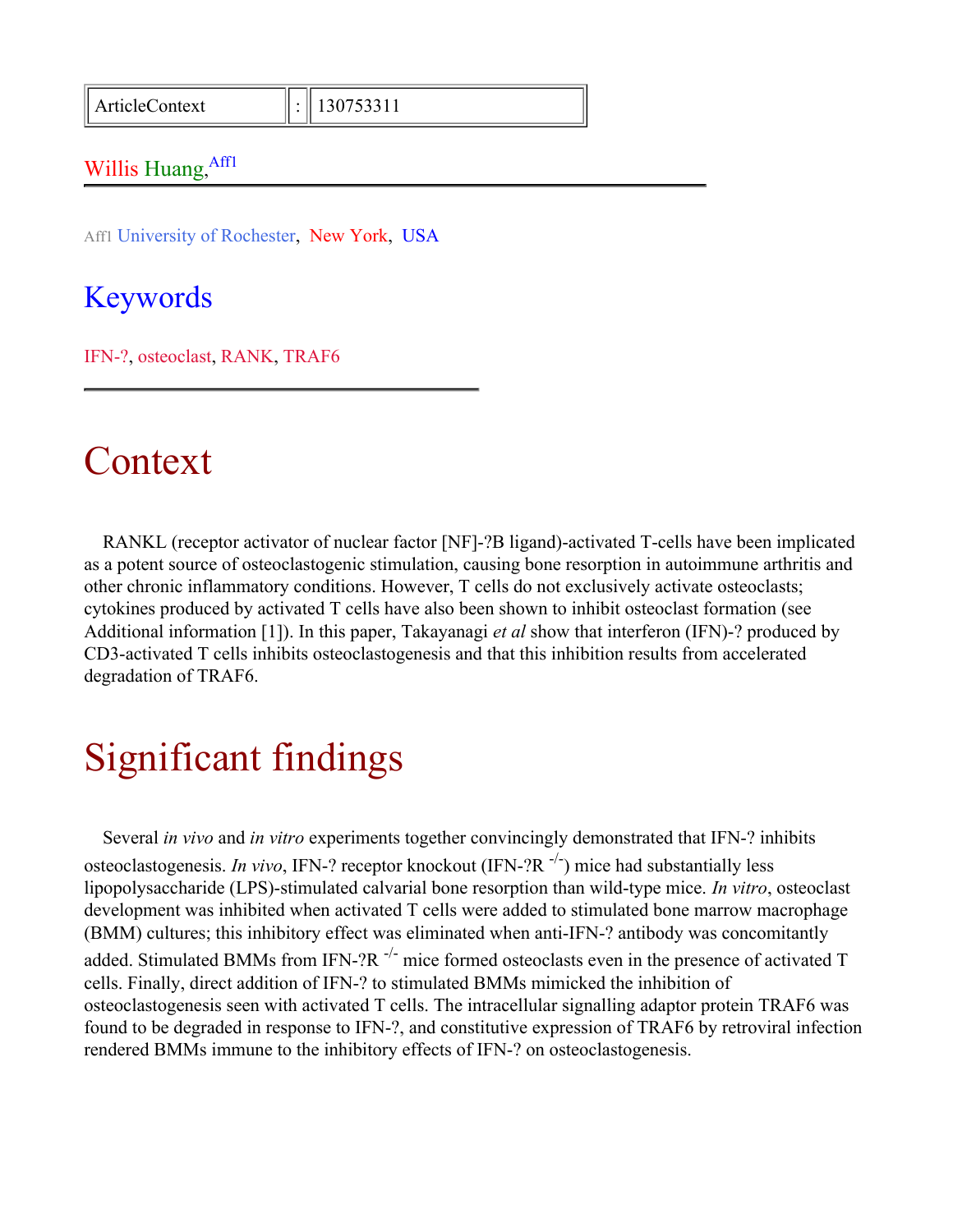# Comments

These studies provide convincing proof that IFN-? from activated T cells inhibits RANK-mediated osteoclastogenesis by ubiquitination/degradation of the intracellular adaptor molecule TRAF6. These findings add more evidence to a growing body of knowledge showing that general immune responses are intimately connected with bone regulation. Nevertheless, the role of activated T cells does not seem to be exclusively anti-osteoclastogenic. A previous study (see Additional information [2]) showed that activated T cells induce osteoclastogenesis via induction of RANKL, and that induction of RANKL causes the bone resorption seen in adjuvant arthritis. The authors reconcile these seemingly contradictory findings by hypothesizing that activated T cells deliver different osteoclastogenic signals in different situations: they may promote osteoclastogenesis through induction of RANKL in some situations, and inhibit osteoclastogenesis through the induction of IFN-? in other situations. They propose that the balance of IFN-? and RANKL governs osteoclastogenesis and that differential regulation of these molecules may tip the balance toward or away from osteoclastogenesis.

# Methods

Osteoclast cultures, immunoblots, immunoprecipitation

# Additional information

- 1. Takahashi N, Mundy GR, Roodman GD: **Recombinant human interferon-g inhibits formation of human osteoclast-like cells.** *J Immunol* 1986, **137**:3544-3549 (<a href="http://www.ncbi.nlm.nih.gov/entrez/ query.fcgi?cmd=Retrieve&db=PubMed&list\_uids=3097126&dopt=Abstract">PubMed abstract $\langle a \rangle$ ).
- 2. Kong YY, Feige U, Sarosi I, Bolon B, Tafuri A, Morony S, Capparelli C, Li J, Elliott R, McCabe S, Wong T, Campagnuolo G, Moran E, Bogoch ER, Van G, Nguyen LT, Ohashi PS, Lacey DL, Fish E, Boyle WJ, Penninger JM: **Activated T cells regulate bone loss and joint destruction in adjuvant arthritis through osteoprotegerin ligand.** *Nature* 1999, **402**:304-309 (<a href="http://www.ncbi.nlm.nih.gov/entrez/ query.fcgi?cmd=Retrieve&db=PubMed&list\_uids=10580503&dopt=Abstract">PubMed abstract $\langle a \rangle$ ).